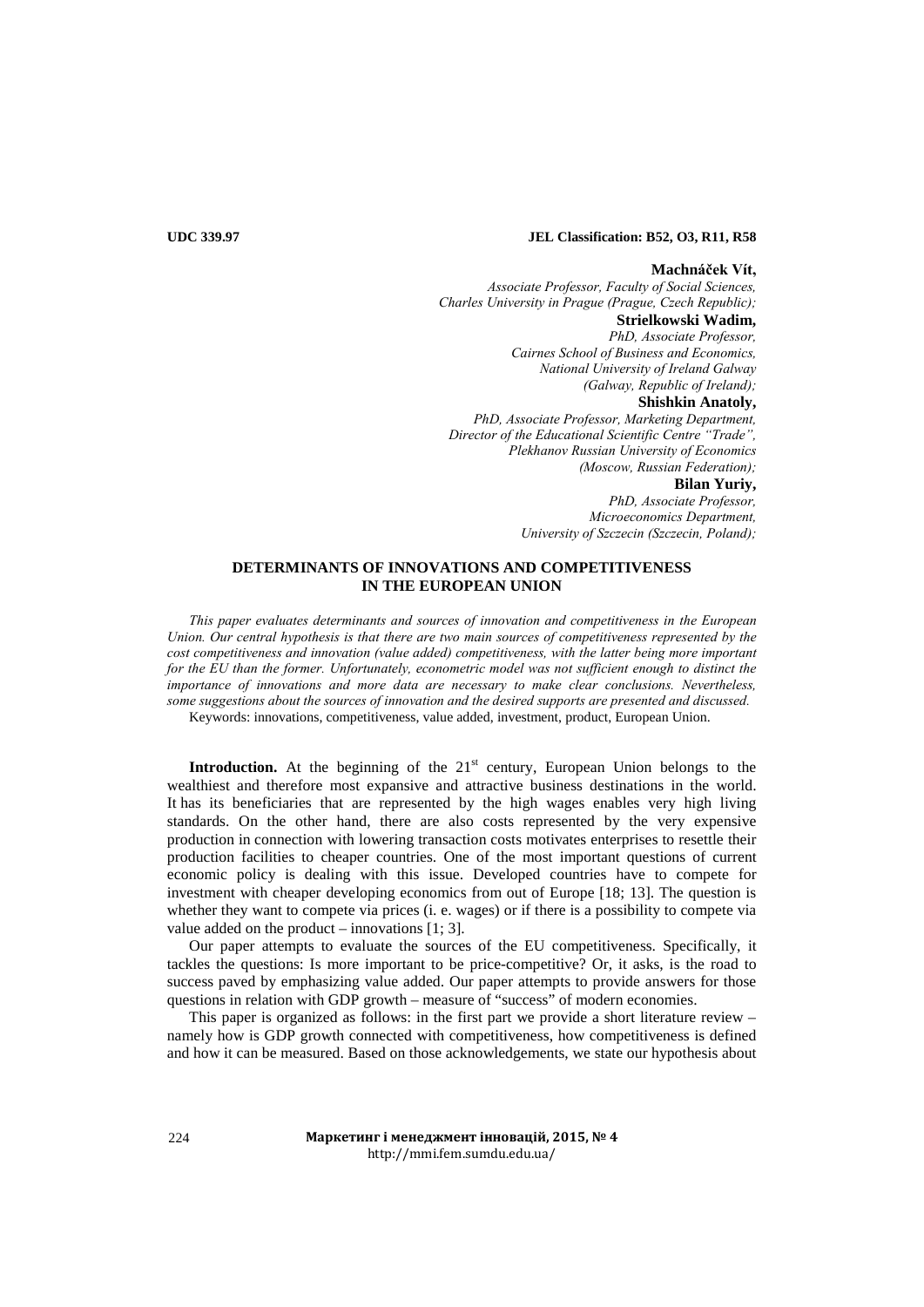the contribution of two "pillars" of competitiveness – the innovations and general economic conditions. In the third part, we conduct an econometric test of this hypothesis, and finally in the Conclusions we discuss the outcomes and limitations of our study.

**Literature review: investments and innovation.** The first question to be answered is why to study determinants of investments? The link between GDP growth and international investment inflow is explored in detail – the higher the foreign direct investment (FDI), the higher prosperity, see e.g. [7; 16]. According to Borensztein, Gregorio, & Lee [5] the purpose of FDI is transferring technology. They agree with Solow [20], that the main contributor to long term growth are technologies. Similarly Barrell & Pain [2] finds, that "investments are likely to be an important channel for the diffusion of ideas and technologies". The empirical work by Hansen & Rand [10] finds long term influence of FDI on GDP. Deeper insight in their data revealed, that the influence is transferred via knowledge transfers and adoption of new technology.

Not all of the authors are that optimistic about beneficiary of FDI. For example, Carkovic & Levine [6] used modern statistic techniques and found that "FDI does not exert a robust, independent influence on growth". It does not deny the contribution of technology – but technology is implanted to GDP growth via different channels. On the golden middle way there is a work from Haskel, Pereira, & Slaughter [11] they admit some contribution of FDI on growth, but it is not that big as government incentive – therefore FDIs in the end could contribute negatively.

Another question is how to achieve higher competitiveness. First, we have to know what does competitiveness means. There is a lot of different definitions of competitiveness. Every discussion has to start at the company level. So what makes the firm competitive? "According to prevailing thinking, labour costs, interest rates, exchange rates, and economies of scale are the most potent dominant of competetiveness" [17, p. 74]. But this approach has weaknesses – we can name so called Kaldor paradox – "the observation that countries with high increases in relative unit labour costs (i.e. low price competitiveness) often had fast rises in their export shares" [8; 12]. On the other hand there is another (more modern) approach. This approach emphasises "soft" attributes of competitiveness – innovations. "competitiveness depends on the capacity of its industry to innovate and upgrade" [17, p. 74]. Those are two extremes and the truth is always somewhere in middle. Also Fagerberg, [5, p. 356] argues, that competitiveness is "ability to compete in technology, the ability to compete in price and the ability to compete in capacity".

On macro level we can use much more general concept of competitiveness, used by OECD. "Competitiveness is a measure of a country's advantage or disadvantage in selling its products in international markets" [15]. For purpose of this study we define competitiveness as an ability to attract foreign investments and therefore contribute to GDP growth.

The last question needed answer is how to measure competitiveness. The first widely used measure of competitiveness was Relative unit labour cost – "unit labour cost converted to international currency and divided by average labour cost of trading partners" [4; 9; 19]. But this concept is very limiting – the only source of competitiveness is labour costs, which is naturally very simplified view.

That's why many institutions came with their own measure of competitiveness. Most complex measure is provided by World Economic Forum – Global Competitiveness Index. Global Competitiveness Index is based on three different pillars – Basic requirements, efficiency enhancer and innovation and sophistication factors.

A slightly different view provides Heritage Foundation. Their Index of Economic Freedom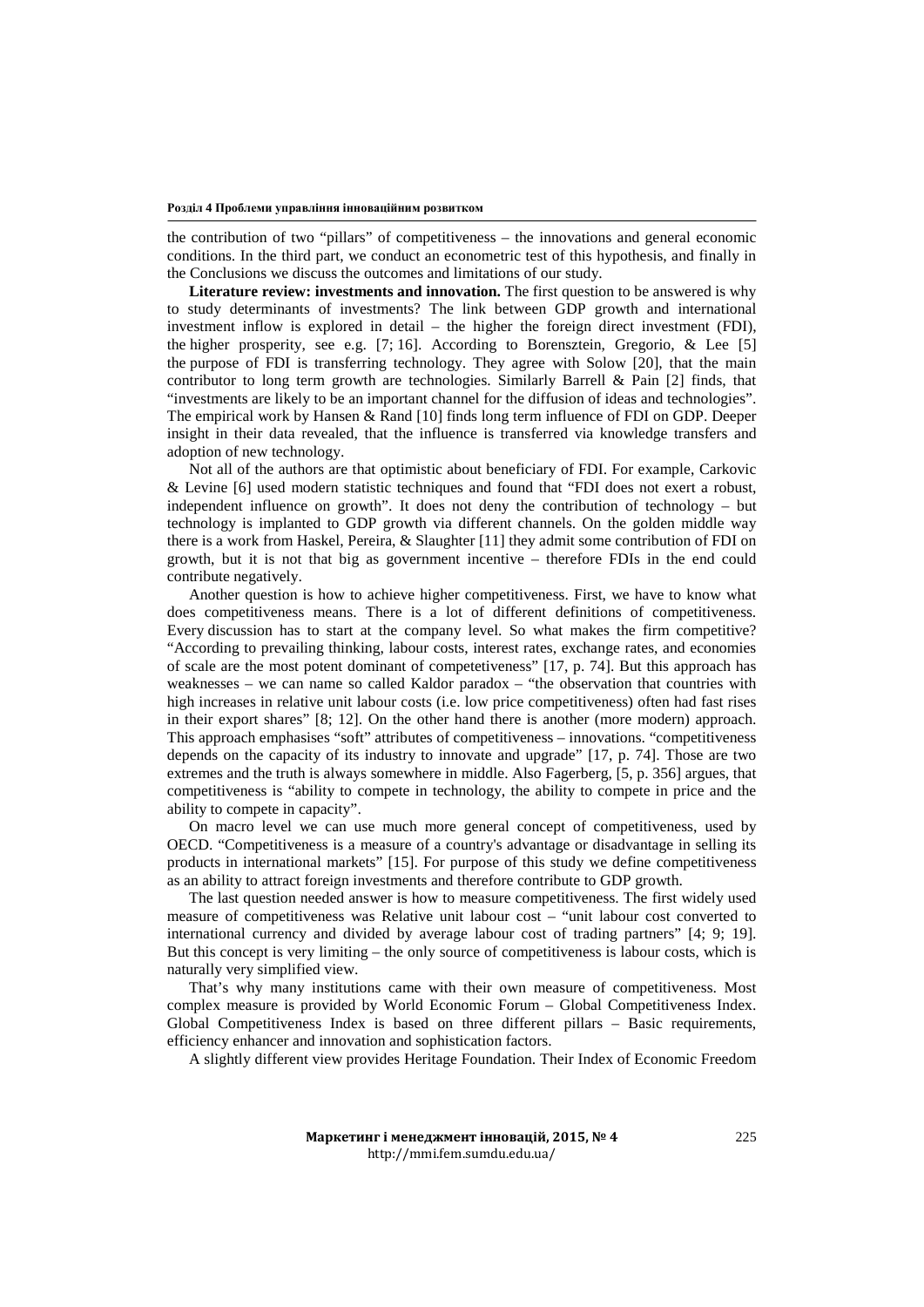is not primarily focused on measuring competitiveness, but according to authors there is very close connection between the two [14].

World Bank looks at administrative barriers as obstacles to competitiveness. That is why they compute Doing Business Index, which try to transfer administrative barriers on enterprising in numbers. Strong correlation between Doing Business and Global Competitiveness Index is shown in World Bank [21]. They insist, that "enterprises are key drivers of competition, growth and job creation, particularly in developing economies" [21, p. 24] and if there are limited in their development, it will harm an economy. There are also two pillars in Doing Business Index - Complexity and cost of regulatory processes and Strength of legal institutions.

Last measures of competitiveness have been proposed by Erste Group Bank in 2012 and 2013. They provide the two "opposite" views at competitiveness – the innovation vs. cost competitiveness. The first one was Ceska sporitelna Business Index. The simple index is composed from 5 cost, 1 infrastructure and 1 macroeconomic variable. From the point of neoclassical economics it tries to find simple measure of competitiveness. The second one is Este Innovation Barometer, focused on technological view of competitiveness. The authors focused on capability of innovations of companies. Those two indices are the central data for analysis. There is a list of included variables in both indices (Table 1).

| Ceská spořitelna Business Index | <b>Erste Investment Barometer</b> |
|---------------------------------|-----------------------------------|
| Expected GDP growth.            | RnD expenditures.                 |
| Highway density.                | Registered patents.               |
| Electricity prices.             | Technical fields graduates.       |
| Average Interest rate.          | Quotable documents.               |
| Labor Cost.                     | Venture Cap expenditures.         |
| Cost of Starting Business.      | Broadband connection.             |
| Average Effective Tax Rate      | Public education expenditures.    |
|                                 | High-tech exports.                |
|                                 | E-Government                      |

*Table 1 –* **List of variables by the indices** (Ceska Sporitelna and Erste Bank (2012))

**The aim of this study** is to find, which source of competitiveness is more important in European Union nowadays.

Using econometric modelling, we will estimate a relationship between FDI and exogenous variables which will answer our central question: "Are innovations more important in terms of competitiveness more important than neoclassical view in Europe of 21st century?"

In accordance with the neoclassical view, we employ price indicators and general indicators of economic performance such as GDP. For economists it is much more common to work with those statistics than with data about innovations.

What should economic policy aim to make local enterprises more competitive? The aim is to show, that many firms are willing to payer substantially higher prices of production, if this production is innovative and high value added. Or else there is no trade-off between competitiveness and costs in the country. Country with higher costs just has to be able to offer higher quality. Else it cannot succeed on international markets. We differentiate between two approaches: General economic conditions approach and innovation approach. General economic conditions approach emphasizes ordinary economic variables – such as price indicators, GDP growth or infrastructure. Innovation approach is trying to measure "softer"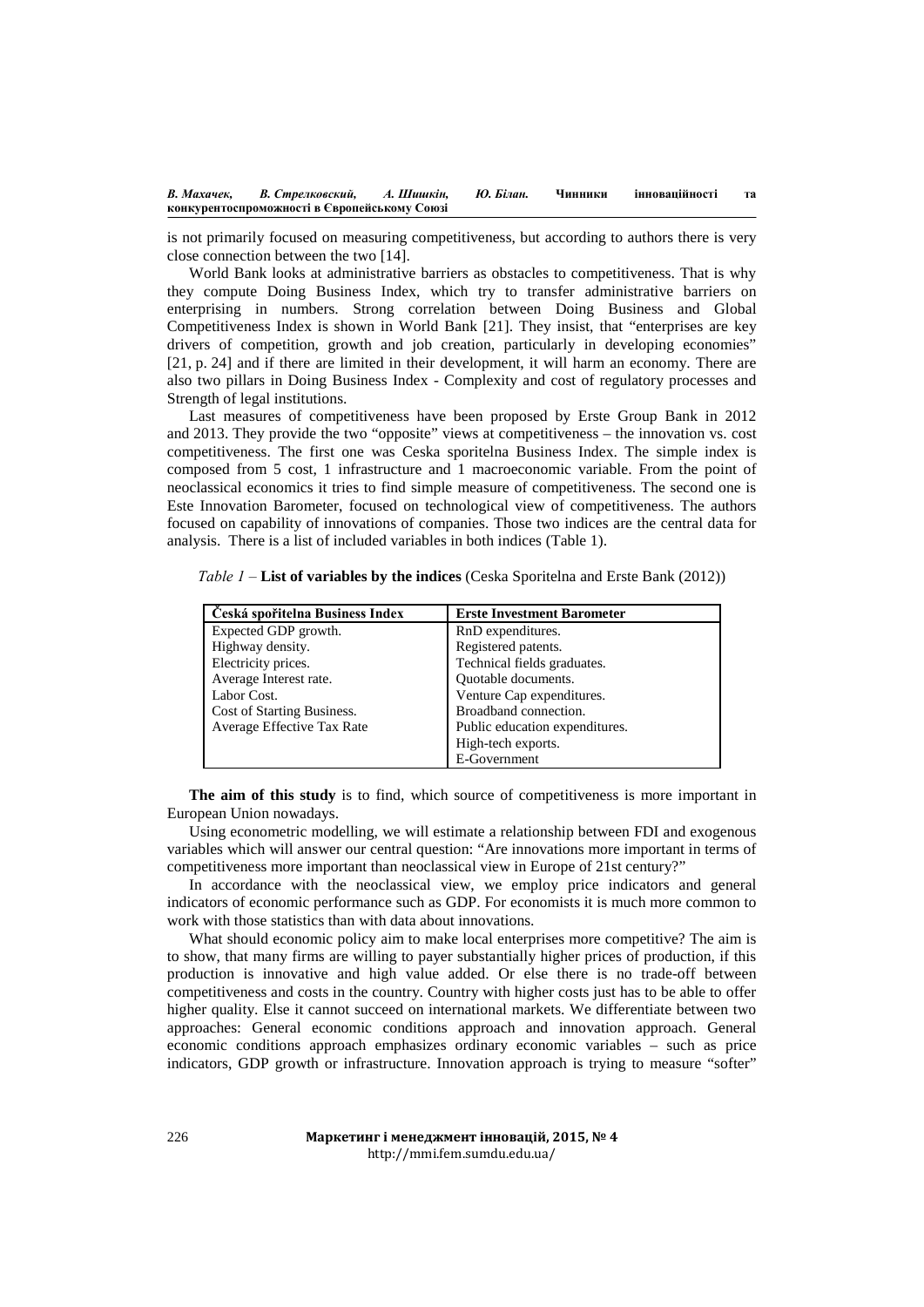**Розділ 4 Проблеми управління інноваційним розвитком**

aspects of competition – science, willing to innovate and to create high value added products. **Basic materials**

**Data and methodology.** We will use data used for two of previously mentioned indices: Erste Innovation Barometer and Ceska sporitelna Business Index. In Table 2 there is a very brief description of those data. The data are summarized into two main groups. The first group describes variables in general economic conditions approach. The second group includes innovations variables.

| Approach                                | Variable                         | Info and units                                                 | FDI Corr |
|-----------------------------------------|----------------------------------|----------------------------------------------------------------|----------|
| Innovation approach                     | <b>Expected GDP</b>              | Average growth for next 5 years estimated                      | 0.1      |
|                                         | growth                           | by IMF; $%$ y-o-y                                              |          |
|                                         | Highway density                  | Eurostat; km/km2                                               | 0.42     |
|                                         | Electricity prices               | for<br>Price<br>medium<br>enterprises,<br>Eurostat:<br>EUR/kWh | $-0.06$  |
|                                         | Average Interest<br>Rate         | Loans to non-financial enterprises, ECB; % p. a.               | 0.16     |
|                                         | Labour Cost                      | Business sector labor cost, Eurostat; EUR                      | $-0.27$  |
|                                         | Cost of Starting                 | Cost of founding<br>average LLC, World                         | 0.01     |
|                                         | <b>Business</b>                  | DataBank; EUR                                                  |          |
|                                         | Average Effective                | Part of year profit paid on corporate tax,                     | $-0.11$  |
|                                         | <b>Tax Rate</b>                  | European Commission; % of profits                              |          |
|                                         | RnD expenditures                 | R&D expenditures/GDP ratio, Eurostat                           | 0.04     |
|                                         | Registered patents               | Registered patents, EPO                                        | 0.4      |
|                                         | Technical fields                 | Graduates of technical fields per 1 000 person                 | $-0.39$  |
| General economic conditions<br>approach | graduates                        | 20-29 year old                                                 |          |
|                                         | Quotable documents               | Number of quotable publications per 1 000<br>person            | 0.05     |
|                                         | Venture Cap<br>expenditures      | Venture capital investments to GDP ratio                       | $-0.07$  |
|                                         | <b>Broadband</b>                 | Share of households connected to broadband                     | 0.18     |
|                                         | connection                       | internet                                                       |          |
|                                         | Public education<br>expenditures | Public education expenditures to GDP ratio                     | $-0.37$  |
|                                         | High-tech exports                | Share of High tech exports on sum of exports                   | 0.45     |
|                                         | E-Government                     | Share of persons communicating electronically                  | 0.3      |

*Table 2* – **Brief description of variables** (authors' own results)

Because of strong correlation within groups and very serious suspicion on multicolinearity in model we transformed data to two indices. One is used for general economic approach, second for innovation approach. The goal of the transformation is to measure competitiveness by two different ways and avoid multicolinearity of the model. See the first step of transformation in equation 1 – describes ordinary standardization to normal distribution of each variable in groups from Table 2. Resulting Index is just an average of standardized deviations from mean:

$$
I = \frac{\sum_{1}^{k} \frac{x_i - x_{avg}}{x_{\text{sdev}}}}{k},
$$
\n(1)

**Маркетинг і менеджмент інновацій, 2015, № 4** http://mmi.fem.sumdu.edu.ua/

227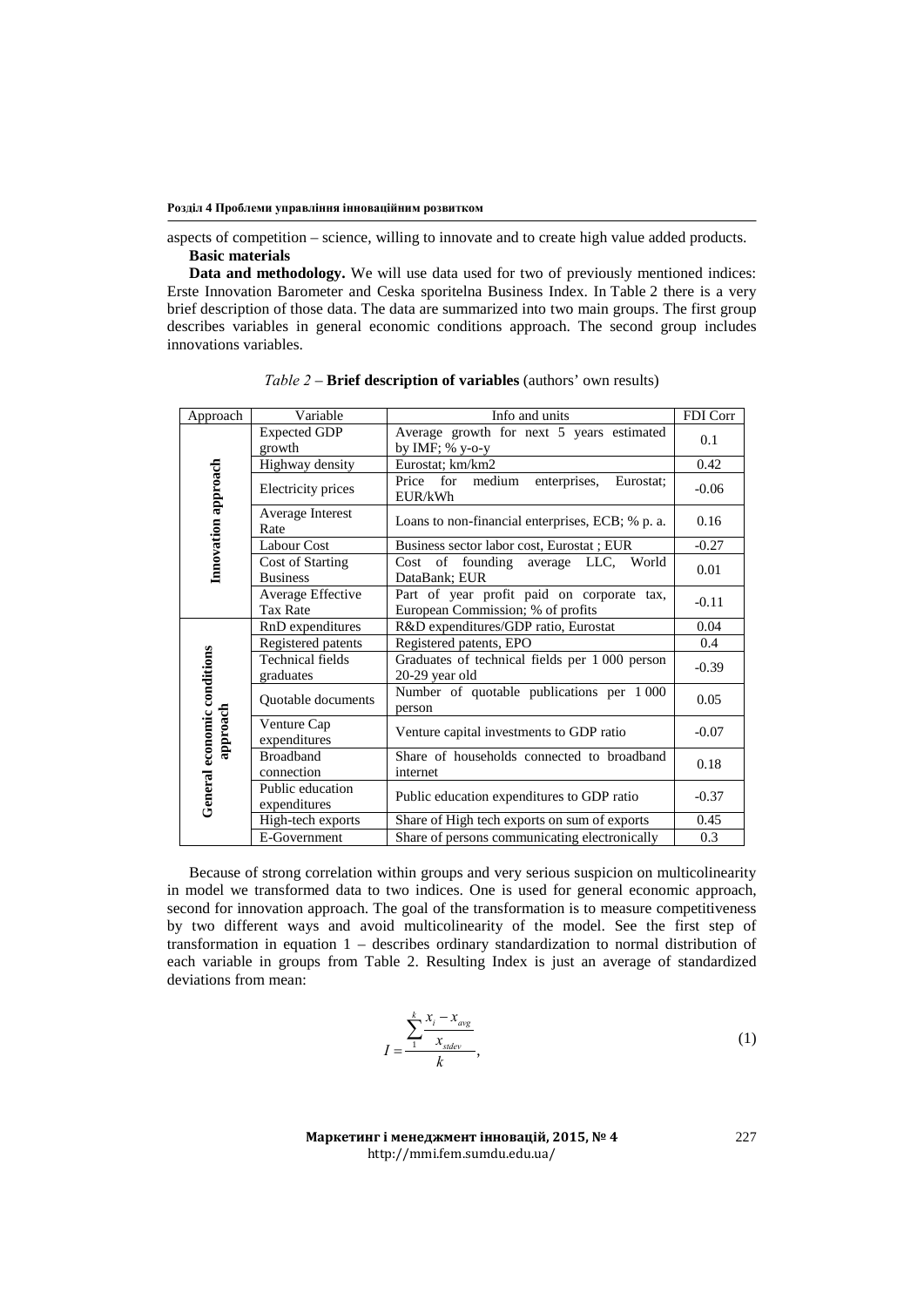where  $I$  – the resulting index;  $x_i$  – total number of observations;  $x_{avg}$  – number of average observations,  $x_{\text{sidev}}$  – the number of standard deviations, and  $k$  – the number of cases.

In second step, data are then transformed to be interpreted on the scale 0-100, where 0 are worst values and 100 best – see equation 2. First holds for maximizing variables, such as GDP growth or number of quotable documents. The latter holds for minimizing such as all price indicators:

$$
I_{\text{final}} = 25 \cdot I + 50 \text{ or } I_{\text{final}} = -25 \cdot I + 50,
$$
 (2)

The data for 2012 are summarized in following maps (Figure 1).



**Note:** The darker colour, the higher value

## *Figure 1 –* **Mapping the approaches: general economic conditions and innovation** (authors' own results)

There is a clear trend visible from maps. Both approaches yield totally different results. In general economic condition approach the winner is Eastern Europe with low prices and high growth prospects. On the other hand, Innovation approach yields much better results for western and especially northern Europe. The data are available for all 28 countries for 2009-2012. If values were missing for just one year, we used the average of both enveloping years. If there was missing value from 2009 or 2012, we adjusted available value for average trend of the variable in all other countries. Therefore we have panel data for 4 years and 28 countries and we are interested in individual effect for those countries. Therefore we have 112 observations. We will estimate for pooling OLS, fixed effects and random effects model and by testing models and data decide which is best to use.

**Results and discussions.** Although the results of all models are very similar, we run a few tests to validate results (Table 3). All models have similar problems. There is a little suspicion for heteroskedasticity – according to Breusch-pagan test, we can refuse null hypothesis of homoscedasticity on 10% confidence level. According to Shapiro-Wilk test on residuals of the model, the residuals are from being normally distributed in all three cases – standard errors are not computed properly. Finally, Breusch-Godfrey tests confirm the presence of strong autocorrelation.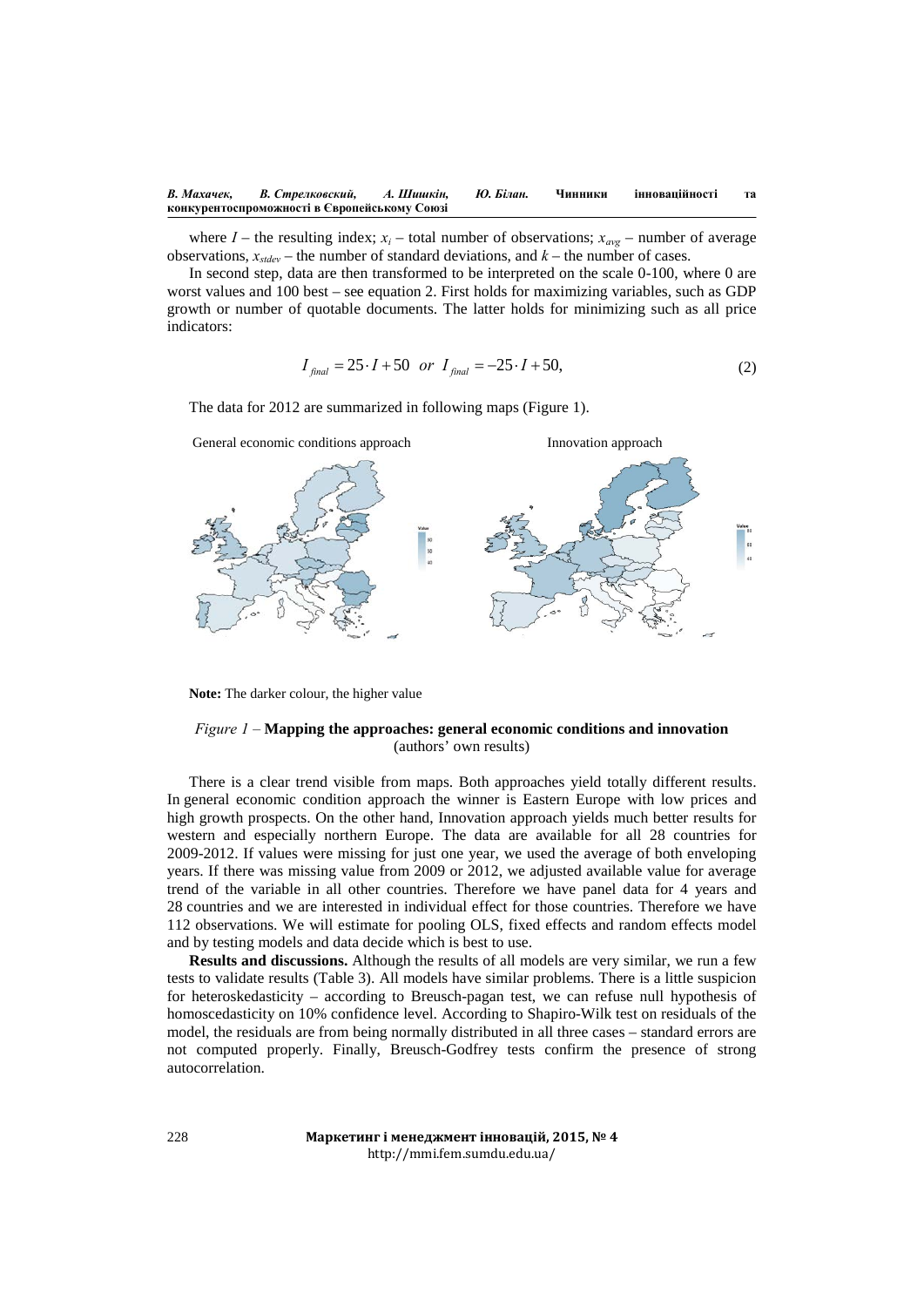#### **Розділ 4 Проблеми управління інноваційним розвитком**

|                     | Pooling         |        | <b>Fixed Effects</b> |        |               |                      | Random Effects  |        |
|---------------------|-----------------|--------|----------------------|--------|---------------|----------------------|-----------------|--------|
|                     |                 |        | Individual           |        | Time          |                      |                 |        |
| (Intercept)         | $-5.3672$       | 0.0721 |                      |        |               |                      | $-5,1645$       | 0.014  |
|                     | (2.9552)        |        |                      |        |               |                      | (2.0671)        | $\ast$ |
| <b>CSBI</b>         | 0.0585          | 0.457  | 0.0552               | 0.0658 | 0.443         | 0.022                | 0.0555          | 0,0748 |
|                     | (0.0748)        |        | (0.0297)             |        | (0.189)       | *                    | (0.0309)        |        |
| EIB                 | 0.036           | 0.0049 | 0.0349               | 0.0289 | 0.390         | 0.089                | 0.035           | 0.0348 |
|                     | (0.0125)        | $***$  | (0.0157)             | *      | (0.227)       | $\ddot{\phantom{a}}$ | (0.0164)        | ∗      |
| R-squared           | 0.0333          |        | 0.0658               |        | 0.1046        |                      | 0.0601          |        |
| Adj.<br>R-squared   | 0.0324          |        | 0.0623               |        | 0.0766        |                      | 0.0585          |        |
| <b>F</b> statistics | 1.8775 on 2 df  |        | 3.7733 on 2 df       |        | 4.79 on 2 df  |                      | 3.48474 on 2 df |        |
| $F$ (p-value)       | 0.1579          |        | 0.0271               |        | 0.0107        |                      | 0.0341          |        |
| $B-P$ (p-value)     |                 |        |                      |        |               |                      |                 |        |
| $B-G(p-value)$      | 8.274e-10***    |        | $1.2e-09$ ***        |        | $1.2e-09$ *** |                      | $1.2e-09$ ***   |        |
| S-W (p-value)       | $9.457e-07$ *** |        | 5.465e-06 ***        |        | $1.1e-05$ *** |                      | $2.305e-07$ *** |        |

*Table 3 –* **Pooling, Fixed and Random Effects Models Summary** (authors' own results)

**Note:** by each variable, there is coefficient, with standard errors in brackets and p-value; for pooling OLS we used panel corrected standard errors.

The \* symbols signify the significance levels: \*  $0.05 < p < 0.10$ ; \*\*  $0.01 < p < 0.05$ ; \*\*\*  $p < 0.01$ 

Data inputs coming to models are pretty weak – only 4 years panel in very turbulent time (at least from the point of GDP growth). This is reflected in very low R-squared – in all three cases it is lower than 8 %. Competitiveness does not seem to be very efficient in explaining GDP growth variations. It is not really a problem – we are interested in explaining GDP growth levels, not fluctuations.

Our empirical study does not prove our hypothesis of greater importance of innovation in international competitiveness. The weakness of data does not allow us to conclude in very strong relationships. According to coefficients it even seems than general economic conditions approach is more important in economic growth – by better position on the scale  $0 - 100$  by 1 point it increases GDP growth by 0.45 percentage point. A 1 point increase in innovation scale brings "only" 0.3 percentage growth. Both effects are huge and highly improbable – it is distorted with the current turbulent development on GDP growth.

Overall, it seems that standard errors are quite solid and p-value allows quite strong conclusions. As it has been mentioned previously, both data and models have very serious problems, such as abnormal residuals or autocorrelation which optically improves standard errors to such extent that it would be better not to interpret at all.

**Conclusions and directions of feather researches.** Our study was not successful in a sense of answering the question about importance of different aspects of competiveness in the EU. Weak dataset does not allow making strong conclusions. Collecting more data will be necessary for precise conclusions and further research. If there was a longer panel – for at least 10 years – available to the authors, it is very possible, that results would be better and would enable us to come to more solid conclusions. Nevertheless, it becomes apparent that general economic conditions approach that entitles the development of ordinary economic variables, such as price indicators, GDP growth or infrastructure, might have larger impact on competitiveness in the EU that the support of science, willingness to innovate and creation of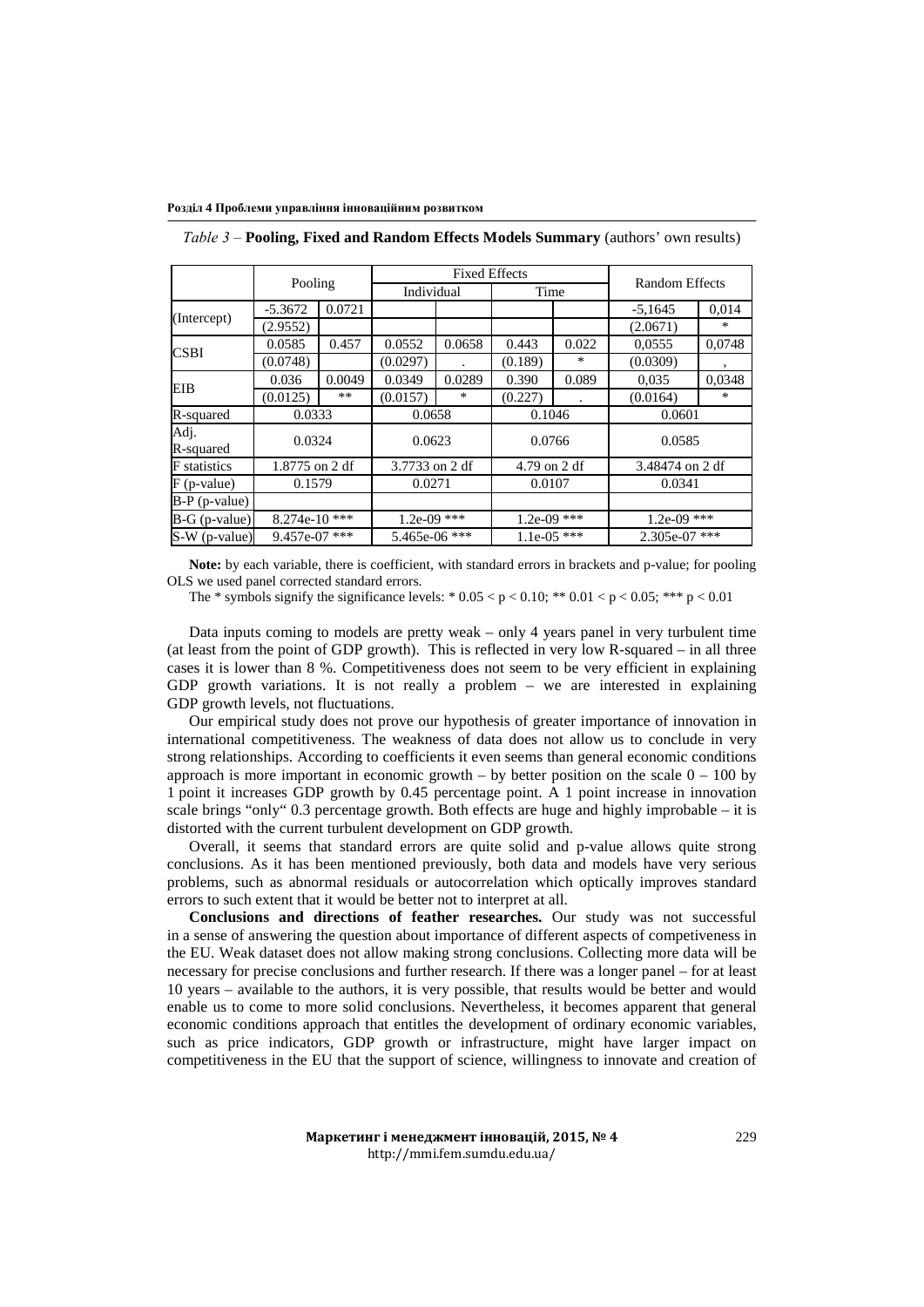higher value-added products. These results might be regarded by the EU institutions willing to support innovations and economic growth within the European Union.

1. Antonioli D. Innovation Strategies and Economic Crisis: Evidence from Firm-level Italian Data / D. Antonioli, A. Bianchi, M. Mazzanti, S. Montresor, P. Pini // Economia politica. – 2013. – №30(1). – P. 33-68.

2. Barrell R. Foreign Direct Investment, technological change, and economic growth within Europe / R. Barrell, N. Pain // The Economic Journal. – 1997. – №107(445). – P. 1770-1780.

3. Belás J. Entrepreneurship in sme segment: Case study from the Czech Republic and Slovakia / J.Belás, Y. Bilan, V. Demjan, J. Sipko // Amfiteatru Economic. – 2015. – №17 (38). – P. 308-326.

4. Bernat T. Perception of the risk of starting up business and personal attitude to risk / T. Bernat, A. Gasior, J. Korpysa, M. Lakomy-Zinowik, R. Nagaj, P. Szkudlarek // Transformations in business & economics. – 2014. – Vol. 13, Issue 2B. – P. 780-800.

5. Borensztein E. How does foreign direct investment affect economic growth? / E. Borensztein, J. De Gregorio, J. Lee // Journal of international Economics. – 1998. – №45. – P. 115-135.

6. Carkovic M. Does foreign direct investment accelerate economic growth? [Electronic resourse] / M. Carkovic, R. Levine // U of Minnesota Department of Finance Working Paper. – 2002. – Access mode: http://papers.ssrn.com/sol3/papers.cfm?abstract\_id=314924.

7. Clowes D. Tracking income per head in central-southern Europe Country responses to the global downturn (2008-2012) / D. Clowes, Y. Bilan // Economic Computation and Economic Cybernetics Studies and Research. – 2014. – №48(2). – P. 257-270.

8. Gazda J. Real Business Cycle Theory – Methodology and Tools / J. Gazda // Economics and Sociology. – 2010. – Vol. 3, №1. – P. 42-48.

9. Fagerberg J. International competitiveness / Fagerberg J. // The economic journal. – 1988. – №98(391). – P. 355-374.

10. Hansen H. On the causal links between FDI and growth in developing countries / H. Hansen, J. Rand // The World Economy. – 2006. – №29(1). – P. 21-41.

11. Haskel J.E. Does inward foreign direct investment boost the productivity of domestic firms? / J.E. Haskel, S.C. Pereira, M.J. Slaughter // The Review of Economics and Statistics. – 2007. – №89(3). – P. 482-496.

12. Ioannidis E. Technology and non-technology determinants of export share growth [Electronic resourse] / E. Ioannidis, P. Schreyer // OECD Economic Studies. – 1997. – №28. – Access mode: http://78.41.128.130/dataoecd/22/49/2733930.pdf.

13. Kharlamova G. The International Competitiveness of Countries: Economic-Mathematical Approach / G. Kharlamova, O. Vertelieva // Economics and Sociology. – 2013. – Vol. 6, №2. – P. 39-52. – DOI: 10.14254/2071-789X.2013/6-2/4.

14. Mitchell M. Economic Freedom and Economic Privilege [Electronic resourse] / M. Mitchell // 2013 Index of Economic Freedom Book. – 2013. – Access mode: http://www.heritage.org/index/book/chapter-4.

15. OECD. Competitiveness (in international trade). – December 26, 2013. – [Electronic resourse]. – Access mode: http://stats.oecd.org/glossary/detail.asp?ID=399.

16. Pammolli F. On Innovation, Instability, and Growth. A Review and an Interpretative Framework. / F. Pammolli // Economia politica. – 2014. – №31(1). – P. 17-32.

17. Porter M. The competitive advantage of nations [Electronic resourse] / M. Porter. – 1993. – Access mode: http://www.afi.es/eo/The competitive advantage of nations (Porter HBR marzo-abril 1990).pdf.

18. Salvatore D. Globalization and International Competitiveness in the G-7 Countries / D. Salvatore // Economia politica. – 2009. – №26(1). – P. 121-134.

19. Tusińska M. The bumpy road to a competitive economy – economic governance in the European Union / M. Tusińska // Journal of International Studies. – 2014. – Vol. 7, №3. – P. 32-43. – DOI: 10.14254/2071-8330.2014/7-3/3.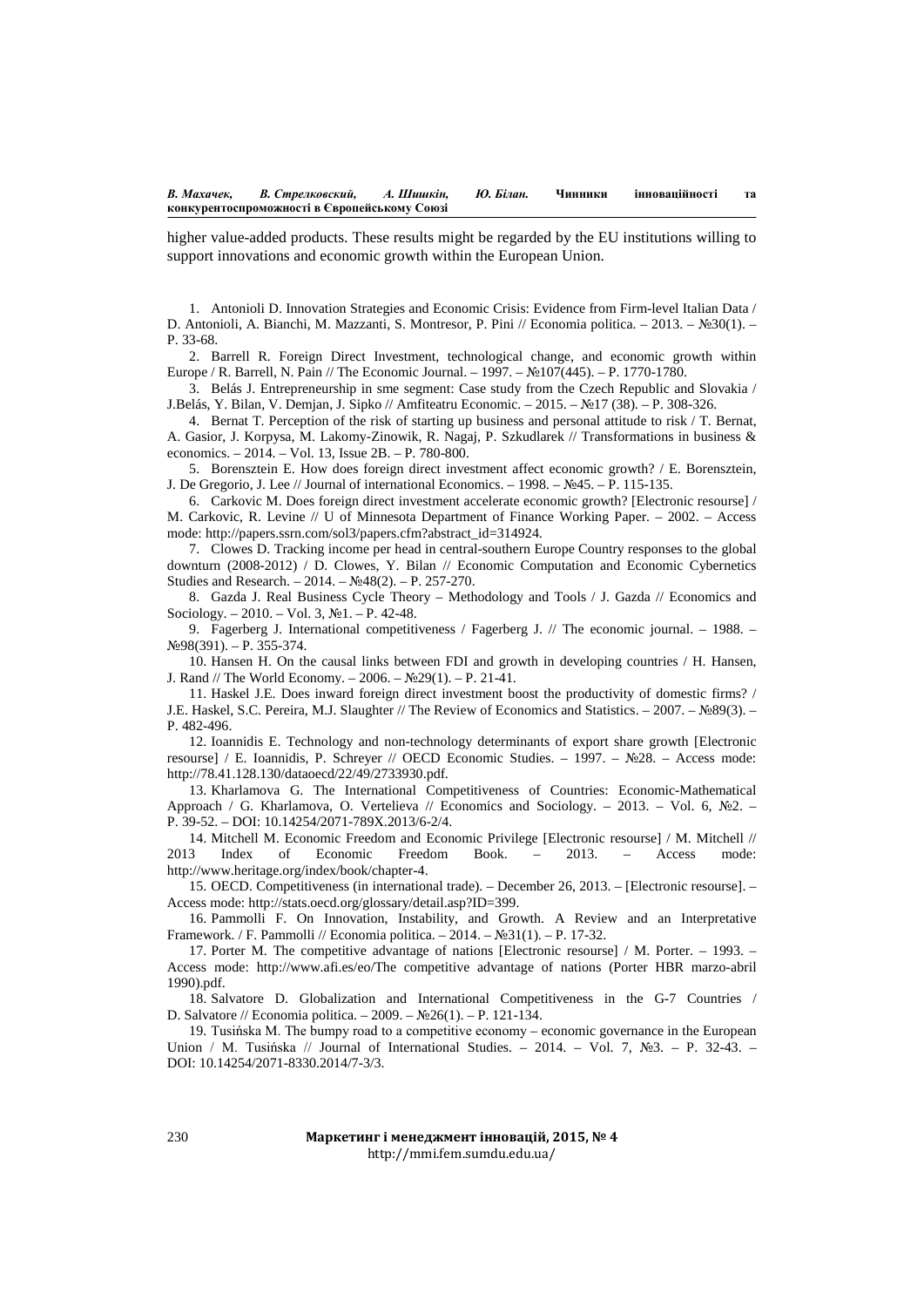#### **Розділ 4 Проблеми управління інноваційним розвитком**

20. Solow R. A contribution to the theory of economic growth [Electronic resourse] / R. Solow // The Quarterly Journal of Economics. – 1956. –  $\mathbb{N}^2[0(1)]$ . – P. 65-94. – Access mode: http://qje.oxfordjournals.org/content/70/1/65.short.

21. World Bank. Doing Business 2013. World Bank. – 2012. – DOI:1 0.1596/978-0-8213-9615-5.

1. Antonioli, D., Bianchi, A., Mazzanti, M., Montresor, S., & Pini, P. (2013). Innovation Strategies and Economic Crisis: Evidence from Firm-level Italian Data. *Economia politica*, *30(1),* 33-68 [in English].

2. Barrell, R., & Pain, N. (1997). Foreign Direct Investment, technological change, and economic growth within Europe. *The Economic Journal*, *107*(445), 1770-1780 [in English].

3. Belás, J., Bilan, Y., Demjan, V., & Sipko, J. (2015). Entrepreneurship in sme segment: Case study from the Czech Republic and Slovakia. *Amfiteatru Economic, 17 (38),* 308-326 [in English].

4. Bernat, T., Gasior, A., Korpysa, J., Lakomy-Zinowik, M., Nagaj, R., & Szkudlarek, P. (2014) Perception of the risk of starting up business and personal attitude to risk. *Transformations in business & economics, Vol: 13, Issue: 2B,* 780-800 [in English].

5. Borensztein, E., Gregorio, J. De, & Lee, J. (1998). How does foreign direct investment affect economic growth? *Journal of international Economics, 45,* 115-135 [in English].

6. Carkovic, M., & Levine, R. (2002). Does foreign direct investment accelerate economic growth? *U of Minnesota Department of Finance Working Paper.* Retrieved from http://papers.ssrn.com/sol3/papers.cfm?abstract\_id=314924 [in English].

7. Clowes, D., & Bilan, Y. (2014). Tracking income per head in central-southern Europe Country responses to the global downturn (2008-2012). *Economic Computation and Economic Cybernetics Studies and Research*, 48(2), 257-270 [in English].

8. Gazda, J. (2010). Real Business Cycle Theory – Methodology and Tools. *Economics and Sociology, Vol. 3, 1,* 42-48 [in English].

9. Fagerberg, J. (1988). International competitiveness. *The economic journal, 98(391),* 355-374 [in English].

10. Hansen, H., & Rand, J. (2006). On the causal links between FDI and growth in developing countries. *The World Economy*, *29*(1), 21-41 [in English].

11. Haskel, J.E., Pereira, S.C., & Slaughter, M.J. (2007). Does inward foreign direct investment boost the productivity of domestic firms? *The Review of Economics and Statistics*, *89*(3), 482-496 [in English].

12. Ioannidis, E., & Schreyer, P. (1997). Technology and non-technology determinants of export share growth. *OECD Economic Studies, 28.* Retrieved from http://78.41.128.130/dataoecd/22/49/2733930.pdf [in English].

13. Kharlamova, G., & Vertelieva, O. (2013). The International Competitiveness of Countries: Economic-Mathematical Approach. *Economics and Sociology, Vol. 6, 2, 39-52.* DOI: 10.14254/2071- 789X.2013/6-2/4 [in English].

14. Mitchell, M. (2013). Economic Freedom and Economic Privilege. *2013 Index of Economic Freedom Book.* Retrieved from http://www.heritage.org/index/book/chapter-4 [in English].

15. OECD. (2013). *Competitiveness (in international trade).* Retrieved December 26, 2013, from http://stats.oecd.org/glossary/detail.asp?ID=399 [in English].

16. Pammolli, F. (2014). On Innovation, Instability, and Growth. A Review and an Interpretative Framework. *Economia politica*, *31*(1), 17-32 [in English].

17. Porter, M. (1993). The competitive advantage of nations. *www.afi.es.* Retrieved from http://www.afi.es/eo/The competitive advantage of nations (Porter HBR marzo-abril 1990).pdf [in English].

18. Salvatore, D. (2009). Globalization and International Competitiveness in the G-7 Countries. *Economia politica*, *26*(1), 121-134 [in English].

19. Tusińska, M. (2014). The bumpy road to a competitive economy – economic governance in the European Union. *Journal of International Studies, Vol. 7, 3,* 32-43. DOI: 10.14254/2071-8330.2014/7- 3/3 [in English].